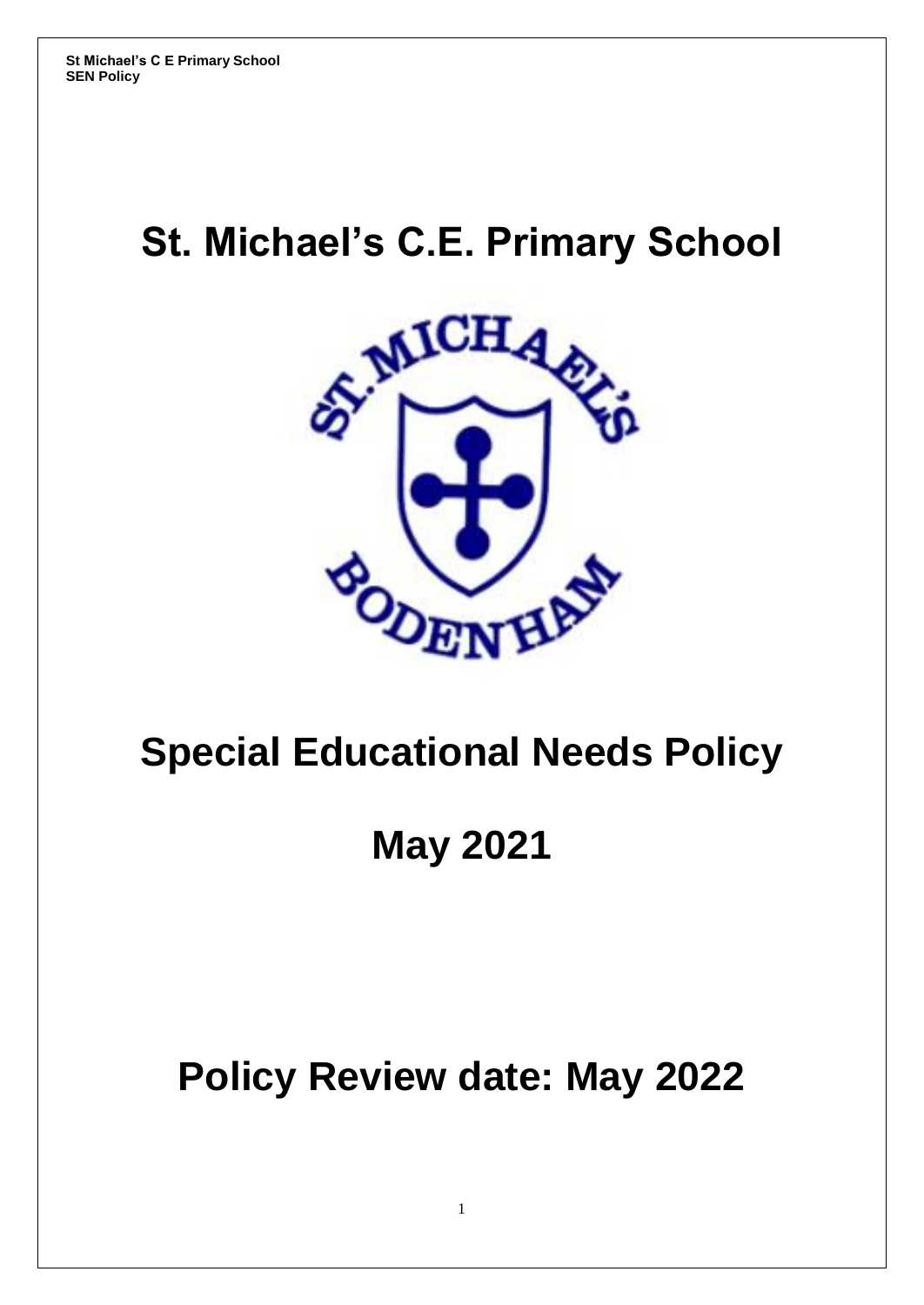## **Person Responsible: Mrs V Glover**

National Award for SEN (NASENCo award)

## **Legislative Compliance**

This policy complies with the guidance given in Statutory Instrument: Special Educational Needs (Information) Regulations (Clause 64). It has been written as guidance for staff, parents or carers and children with reference to the following guidance and documents: SEN Code of Practice (which takes account of the SEN provisions of the SEN and Disability Act 2001) September 2014 Ofsted Section 5 Inspection Framework January 2014 Ofsted SEN Review 2010 "A Statement is not enough," Equality Act 2010 Education Bill 2011, Children and Families Act 2014

# **Objectives in making provision for pupils with SEN**

The aims of our SEN policy and practice in this school are:

- Value all the pupils in our school equally.
- Work in cooperative and productive partnership with the Local Authority, 'cluster' schools and other outside agencies, to ensure there is a multi-professional approach to meeting the needs of all vulnerable learners.
- Ensure that all pupils have equal access to a broad, balanced curriculum which is differentiated to meet individual needs and abilities.
- It is the responsibility of all teachers to identify and meet the SEN of pupils. In this they can draw on the resources of the whole school.
- Every child is entitled to have his or her particular needs recognised and addressed.
- To offer high quality support to ensure that all needs are met.
- To maximise the opportunities for students with special educational needs to join in with all the activities of the school.
- Secure high levels of achievement for all.
- Good special needs practice is good practice for all pupils.
- All special educational provision is more effective if pupils and parents are fully involved.
- To seek the views of the child and take them into account.
- To acknowledge and draw on parent knowledge and expertise in relation to their child.

# **Definition**

*A child or young person has SEN if they have a learning difficulty or disability which calls for special educational provision to be made for him or her.* 

 *A child of compulsory school age or a young person has a learning difficulty or disability if he or she:* 

- *has a significantly greater difficulty in learning than the majority of others of the same age, or*
- *has a disability which prevents or hinders him or her from making use of educational facilities of a kind generally provided for others of the same age in mainstream schools or mainstream post-16 institutions*

*For children aged two or more, special educational provision is educational or training provision that is additional to or different from that made generally for other children or young people of the same age by mainstream schools, maintained nursery schools, mainstream post-16 institutions or by relevant early years providers.* 

Draft Special Educational Needs and Disability Code of Practice 0-25 years (April 2014)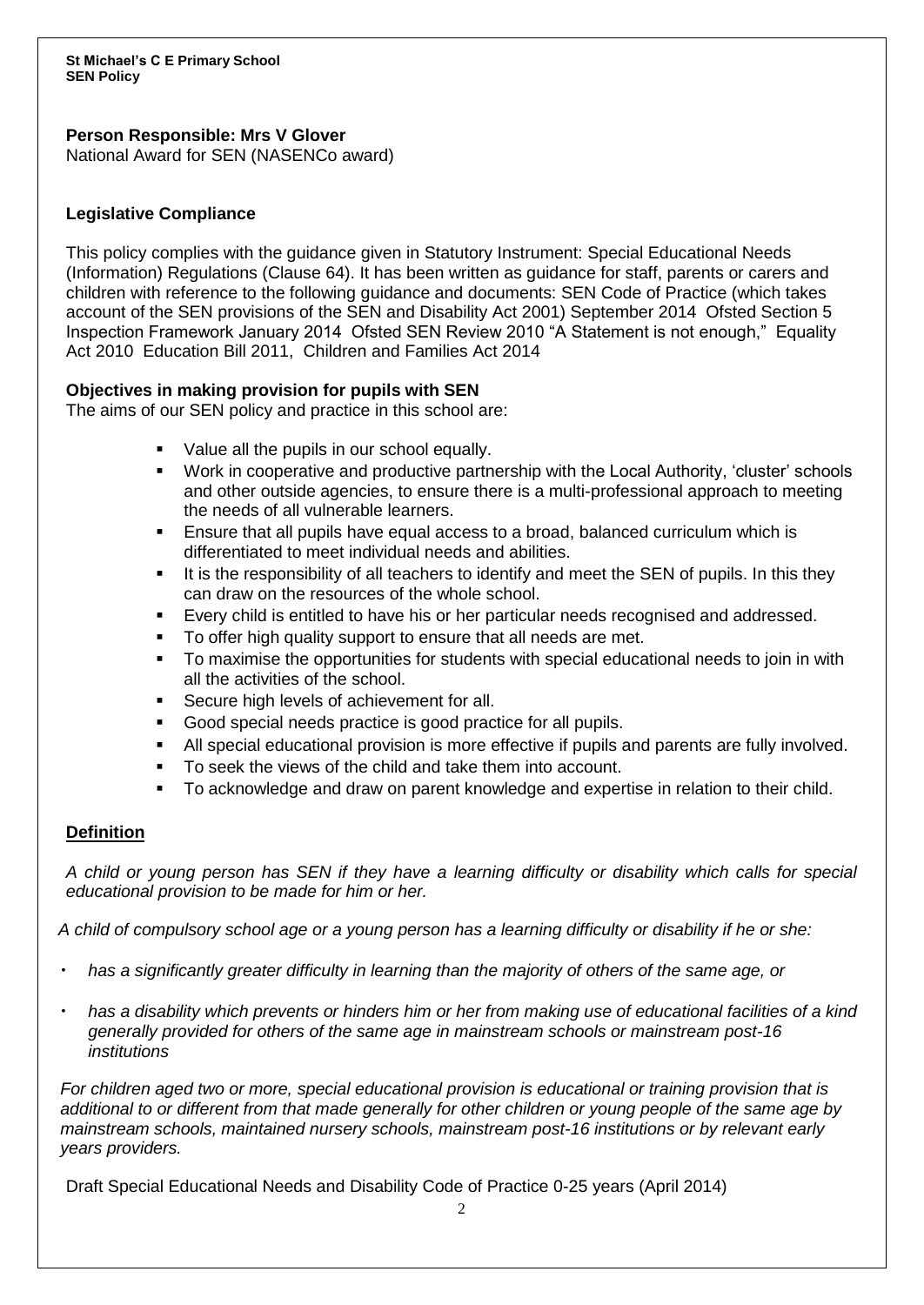# **Identification and assessment of pupils with special educational needs**

All pupils are entitled to well differentiated, quality first teaching including, the Foundation Stage and National Curriculum. This policy ensures that the teaching arrangements in this school are fully inclusive. The majority of pupils will have their needs met through normal classroom arrangements and appropriate differentiation, which may include short-term support.

The Governing Body will ensure that it makes appropriate provision for all pupils identified as having need of special educational provision. The Head teacher and the Governing body set targets and specific criteria for the success of the SEN policy.

## **Differentiation**

Differentiation means teaching a pupil in ways and at levels, which match their ways of learning. Pupils make progress at different rates. Not all pupils learn in the same way and need to be taught in different ways. All pupils in this school will receive help through differentiation but if the pupil does not make adequate progress, the school will do more to help. All staff are responsible for identifying pupils with special educational needs. The SENCo will work with staff to ensure that those pupils who may need additional or different support are identified at an early stage. The progress made by all pupils is regularly monitored and reviewed. Pupils will be offered additional SEN support when it is clear that their needs require intervention which is 'additional to' or 'different from' the well differentiated curriculum on offer for all pupils in the school day i.e. they have a special educational need as defined by the SEN Code of Practice 2014.

## **The Graduated Approach to SEND in Herefordshire (2018)**

## **Level 1 - For all pupils**

Nearly all children will have their needs met by teaching or support that is available to all children in school. This could include extra time and support from their teacher or some other form of help planned to ensure a child makes expected progress with their education. The monitoring and evaluation of the effectiveness of our provision for vulnerable learners is carried out in the following ways:

- pupil progress tracking using assessment data (whole-school processes)
- monitoring LEARNING PLANS and LEARNING PLAN targets,
- evaluating the impact of LEARNING PLANS on pupils' progress
- informal feedback from all staff
- ongoing assessment of progress made by intervention groups
- teacher interviews with the SENCO
- attendance records
- regular meetings about pupils' progress between the SENCO/Assessment coordinator and the head teacher
- head teacher's report to parents and governors

# **LEVEL 2 – SCHOOL INDIVIDUAL PLAN - Additional SEN Support**

- Pupils will be offered additional SEN support when it is clear that their needs require intervention which is 'additional to' or 'different from' the well differentiated curriculum on offer for all pupils in the school day i.e. they have a special educational need as defined by the SEN Code of Practice 2014.
- Under-achieving pupils and pupils with EAL who do not have SEN will NOT be placed on the list of pupils being offered additional SEN support (but will be on the school's monitoring list).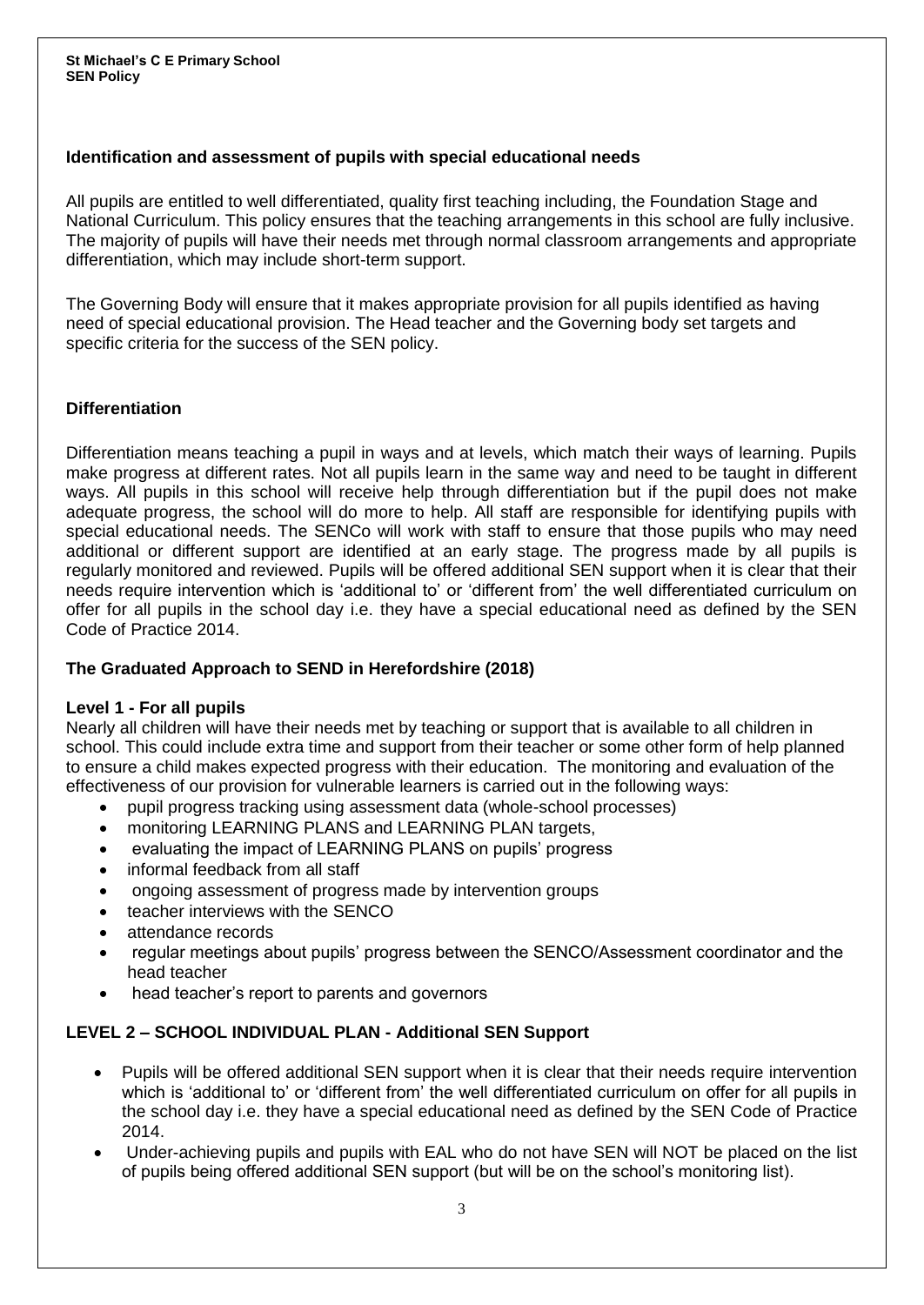In keeping with all vulnerable learners, intervention for pupils on the SEN list will be identified and tracked using the whole school monitoring system.

## **LEVEL 3 – SCHOOL PLAN PLUS**

 It may be decided that a very small number, **but not all** of the pupils on the SEN register will require additional High Needs funding, for which an application needs to be made to the Local Authority, to ensure their underlying special educational need is being addressed. This may particularly be the case where outside agencies have been involved in assessing the pupil or contributing to their provision. Where the school can evidence that more than £6000 (above the Average Weighted Pupil Unit) has, or will need to be, spent on a pupil within any one financial year, in order to meet his/her special educational needs, an application will be made to the Local Authority (with particular regard to the success criteria and SEN Descriptors published as part of the local offer).

# **Appendix 1**

- On the rare occasion where a pupil has a significant, severe and sustained need, it may need to be necessary to enter a multi-disciplinary assessment process with health and social care in order to consider the need for an Education Health and Care Plan (EHCP)
- Where a pupil is in receipt of High Needs Funding and/or an EHCP, a decision will be made as to whether a short-term Individual Education Plan (IEP) is required.

## **LEVEL 4 – Request for Statutory Assessment Education Health and Care Plan (EHCP)**

- Pupils with an EHCP will have access to all arrangements for pupils on the SEN list and, in addition to this, will have an Annual Review of their plan.
- Our school will comply with all local arrangements and procedures when applying for a) High Needs Block Funding b) EHCP, and will ensure that all pre-requisites for application have been met through providing a detailed programme of SEN Support using our devoted budget at an earlier stage.
- Review procedures will fully comply with those recommended in Section 6.15 of the Special Educational Needs Code of Practice and Local Authority policy and guidance – particularly with regard to the timescales set out within the process.

#### Provision

All of our teachers have high expectations and plan carefully to meet the learning needs of all our children. We give all children the opportunity to show what they know, understand and can do and we achieve this in a variety of ways when planning for children's learning.

From Year 1 to Year 6 we set targets for English and Mathematics at the appropriate level. We also teach the children in our classes with appropriate differentiation and we run 'more able groups' in English and Maths at KS2. We also offer a range of extra-curricular activities for our children. Opportunities include a range of sporting clubs and musical tuition.

## **Management of SEN within our school**

Provision for pupils with SEN is a matter for the school as a whole. All teachers are teachers of children with SEN and do their best to adapt the curriculum to meet their need. All staff are involved in the development of the school's SEN policy and are aware of the procedures for identifying, assessing and making provision for pupils with SEN.

#### **Headteacher**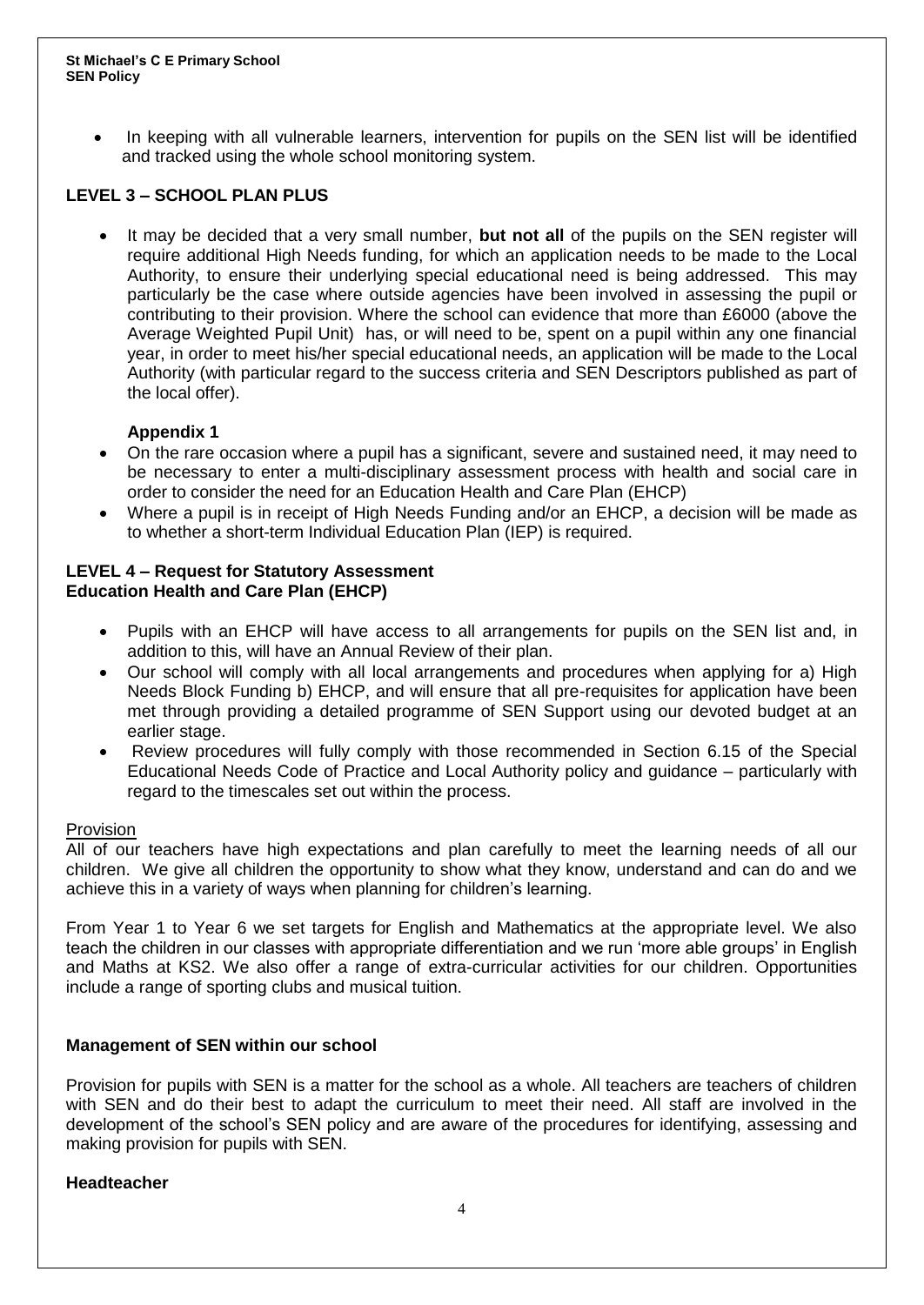- The headteacher has responsibility for the day-to-day management of all aspects of the school's work, including provision for pupils with SEN.
- The headteacher is responsible for monitoring and evaluating the progress of all pupils and for making strategic decisions which will maximise their opportunity to learn.
- The headteacher in liaison with the SENCo, keeps the governing body fully informed and works closely with staff and parents. She also seeks out and shares best practice with the LEA and other schools.

# **The role of the Governing Body**

The school governors have specific responsibility to:

- Do its best to ensure that the necessary provision is made for any pupil who has special educational needs.
- Ensure that, pupil's needs are made known to all who are likely to teach them.
- Ensure that teachers in the school are aware of the importance of identifying and providing for, those pupils who have special educational needs.
- Ensure that a pupil with special educational needs joins in the activities of the school together with pupils who do not have special educational needs, so far as is reasonably practical and compatible with the child receiving the special educational provision their learning needs call for and the efficient education of the pupils with whom they are educated and the efficient use of resources.
- Ensure that parents are notified of a decision by the school that SEN provision is being made for their child.

# **The Role of the School SENCo**

In accordance with Section 6 of the SEN Code of Practice 2014, if appointed after September 2008, our SENCO will be a qualified teacher working at our school and will have statutory accreditation.

The Special Educational Needs Coordinator (SENCo) responsibilities include:

- Co-ordinating provision for pupils with SEN
- Liaising with and advising fellow teachers
- Liaising with learning support assistants
- Liaising with parents of pupils with SEN
- Liaising with the Secondary school SENCo, educational psychologists, school nurse, speech and language therapists and other health services. The SENCo meets regularly with SENCos in other schools which enable her to keep up to date with current initiatives locally and nationally and to seek out and share best practice.
- Overseeing the records of all children with special educational needs
- Implementing a programme of Annual Reviews for all pupils with a statement of SEN. Complying with requests from an EHCP Coordinator to participate in a review
- Carrying out referral procedures and providing strong evidence arising from previous intervention (additional support from devolved budget) to the Local Authority to request High Needs funding and/or an EHCP when it is suspected that a pupil may have a special educational need which will require significant support.
- Liaising sensitively with parents and families of pupils on the SEN register, keeping them informed of progress and listening to their views.
- Attending area SENCO meetings and training as appropriate.

# **Class Teacher**

The Class Teacher will liaise with the SENCO to agree: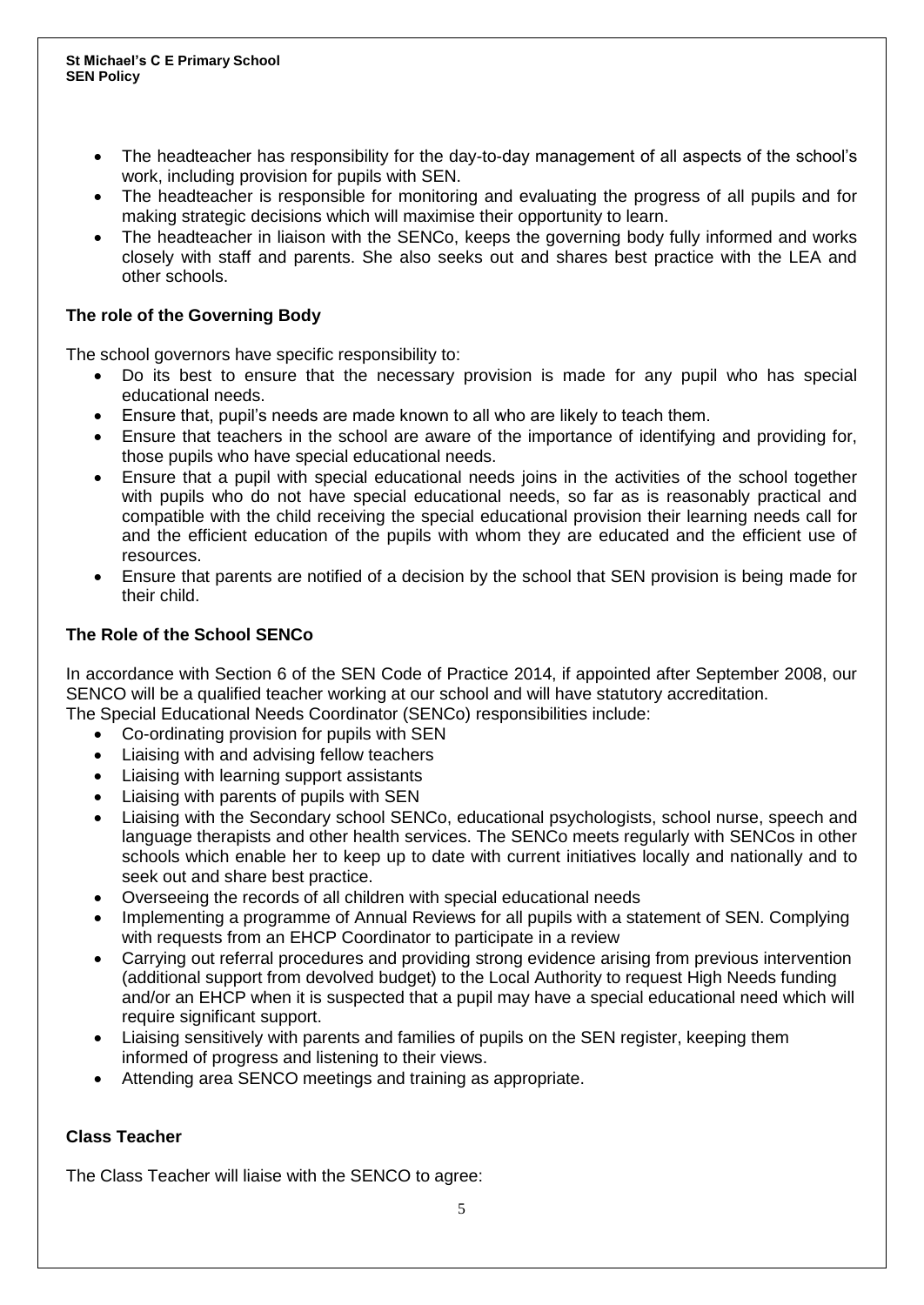- which pupils in the class are vulnerable learners
- which pupils are underachieving and need to have their additional interventions monitored
- which pupils require additional support because of a special educational need and need to go on the school's SEN register. Some of these pupils may require advice/support from an outside professional.

The Class Teacher will secure good provision and good outcomes for all groups of vulnerable learners by:

- providing differentiated teaching and learning opportunities, including differentiated work for EAL pupils which reduces linguistic difficulty whilst maintaining cognitive challenge
- "ensuring there is adequate opportunity for pupils with special educational needs to work on agreed targets which are genuinely 'additional' to or 'different from' those normally provided as part of the differentiated curriculum offer and strategies" (SEN Code of Practice 2014)
- Ensure effective deployment of resources including teaching assistant

## **Professional Development of Teaching and Support Assistants**

The school makes an annual audit of training needs for all staff taking into account school priorities as well as personal professional development. The school is allocated funding from the Standards Fund each year which it may be used to meet identified needs. Particular support will be given to Newly Qualified Teachers and other new members of staff.

Special needs is included within all school training. In addition staff attend training organised by the LEA and other agencies e.g. universities.

#### **Involvement of Special Support Services**

Specialist advice and expertise in relation to assessment and support of individual pupils will be commissioned by the school from the open market. Service level agreements and quality assurance criteria will be put in place at the point of commissioning and the headteacher and senior leaders will be responsible for reporting to the governors on the efficacy of these arrangements (including value for money).

## **Transfer and Induction**

Links are made with other mainstream schools, when a pupil changes school or leaves school. Links are also made with pre-schools and nursery when a pupil begins school.

- When pupils move to another school their records will be transferred to the next school within 15 days of the pupil ceasing to be registered, as required under the Education (Pupil Information) Regulations 2000.
- Primary pupils with a "statement" (EHCP) receive a Statutory Annual Review of progress report to which the head of Learning Development of the Secondary School is invited to attend.
- During the Summer Term, the Headteacher, SENCO or a representative of the Secondary School discusses any pupils who are deemed to have SEN with the Head teacher. The SENCo will liaise with the SENCos of the Secondary Schools to ensure that effective arrangements are in place to support pupils at the time of transfer.
- The SENCO will make arrangements to visit home and nursery/pre-school of a child with SEN. Informal assessment of provision needs will be undertaken and arrangements made. If the child already has an identified special educational need, this information may be transferred through *Early Years Action .*
- In the case of children with a Statutory Assessment and recommended support, every effort is made to appoint a LSA prior to the child being admitted to school.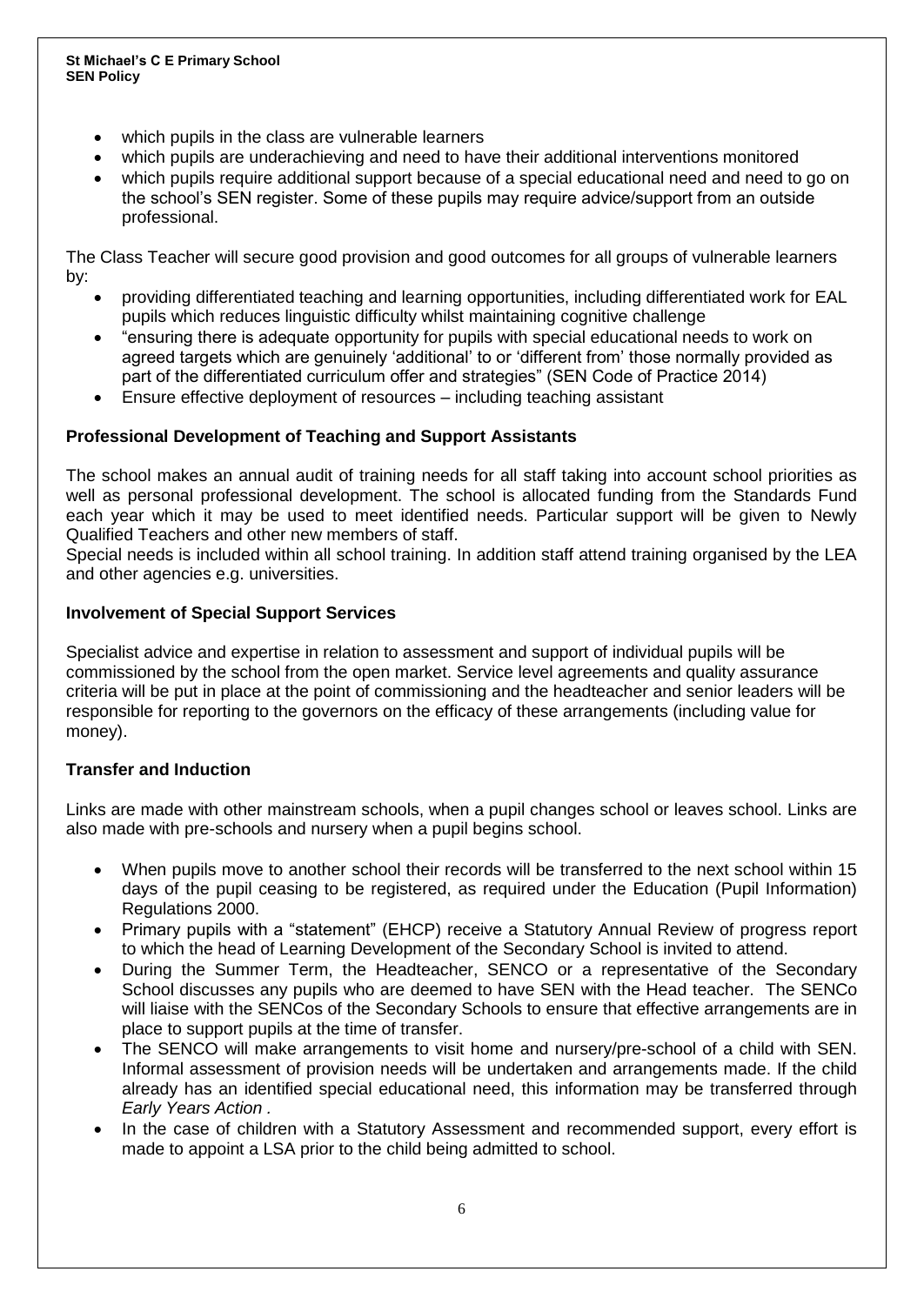## **Funding – how equipment and facilities to support children with special education needs will be secured**

- When specialist equipment or a high level of staffing support is required to support a pupil with special educational needs, our school will fund this as additional SEN support up to £6000 per annum for each individual pupil. Thereafter, if the cost is higher and the provision of these facilities is likely to be prolonged, the school will apply to the Local Authority for High Needs Block Funding.
- Specialist equipment and expertise in relation to its use will be purchased/hired/commissioned by the school from the open market, subject to the usual guarantees, service level agreement and quality assurance criteria.

## **Children with medical conditions**

In our school we will ensure that all children with a medical need get the support required to meet their needs.

# **Special facilities**

The school welcomes applications for admission from the parents of pupils with mobility difficulties and has wheelchair access. All of the school is wheelchair accessible and there is one toilet for disabled pupils.

The governors make every effort to accommodate a pupil's particular needs and work with the LEA to improve facilities. This is being taken forward through the Access Initiative Scheme. See School Accessibility Plan.

# **Partnership with Parents/Carers**

The school will always tell parents when their child is receiving help for their SEN. The school aims to work in partnership with parents and carers. We do so by:

- informal conversations and home/school communication books
- keeping parents and carers informed about attainment and progress and termly parents' evenings
- working effectively with all other agencies supporting children and their parents
- giving parents and carers opportunities to play an active and valued role in their child's education
- making parents and carers feel welcome
- focusing on the child's strengths as well as areas of additional need
- allowing parent and carer opportunities to discuss ways in which they and the school can help their child
- agreeing targets for pupils, in particular those not making expected progress and, for some pupils identified as having special educational needs, involving parents in the drawing up and monitoring progress against these targets
- keep parents and carers informed and giving them support during assessment and any related decision-making process
- making parents aware of the Parent Partnership services
- providing information in an accessible way, including where necessary, translated information for parents with EAL
- parents are invited to attend all reviews.